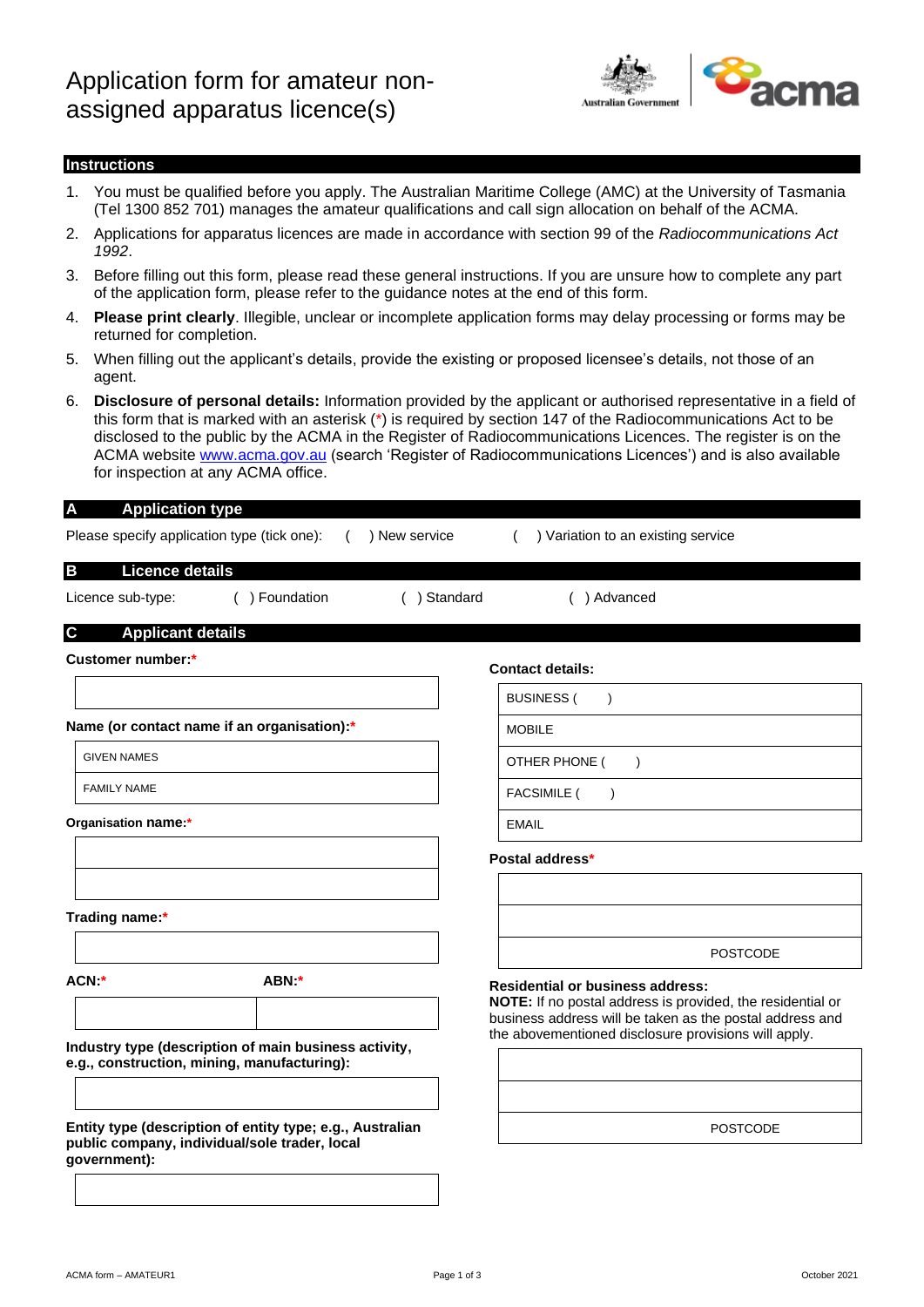## **D Required licence period**

**Licences are usually issued for one year. If licences are required for periods other than one year, please specify the period** (e.g., up to 5 years):

### **If you would like licence(s) to have particular start and expiry dates, please specify them here:**

Start Expiry

## **E Station details**

### **Applicant qualifications:**

### CERTIFICATE TYPE:

CERTIFICATE NUMBER:

### **First station location details:**

|   | <b>NUMBER</b>          |
|---|------------------------|
|   | <b>STREET</b>          |
|   | SUBURB/TOWN            |
|   | <b>POSTCODE</b>        |
| F | <b>Payment of fees</b> |

Once this form is processed, you will be issued with an invoice for payment The licence will be issued once we receive payment. Licences can be paid for in full or by annual instalments. Further details about payment options can be found in the ACMA's Apparatus Licence Fee Schedule available on the ACMA website a[t acma.gov.au.](http://acma.gov.au/)

( ) I wish to pay for the licence in full.

) I wish to pay by annual instalments.

# **G Declaration (a licence must be held by either an individual or a body corporate)**

I declare that the information provided in this application, and in any accompanying documents, by me as the applicant, or as a person authorised \*\*by the applicant, is true and correct in every detail and that the equipment to be employed is of a type accepted by the ACMA for licensing purposes.

| <b>SIGNATURE</b>                                                        |
|-------------------------------------------------------------------------|
| <b>PRINT NAME</b>                                                       |
| <b>DATF</b>                                                             |
| NAME OF AUTHORISED AGENT'S ORGANISATION (IF A<br><b>BODY CORPORATE)</b> |

\*\*If you **are not registered with the ACMA** as an accredited person, attach copy of the written agency

### **H Where to send this form**

### **1. Email your completed application form to the AMC and request your callsign. The AMC email address is [amc.ar@utas.edu.au.](mailto:amc.ar@utas.edu.au)**

**2. The AMC will submit your completed application to the ACMA on your behalf. However, if you wish to send the application yourself, please send or email it to the ACMA's Customer Service Centre:**

**Second station location details (if required):**

NUMBER

**STREET** 

SUBURB/TOWN

POSTCODE

If necessary, provide any additional station locations on a separate sheet.

### *Important notes on payment of fees:*

- Cheques or money orders should be made payable to the **Australian Communications and Media Authority.**
- Consideration of an application attracts an administrative charge, even if the ACMA refuses to issue the licence.

agreement confirming that you are authorised to act on the applicant's behalf in this particular matter; otherwise, sign the acknowledgment below.

### **I certify that I am authorised to act as an agent in relation to this application.**

**SIGNATURE** 

PRINT NAME

DATE

NAME OF AUTHORISED AGENT'S ORGANISATION (IF A BODY CORPORATE)

ACMA Customer Service Centre PO Box 78 Belconnen ACT 2616

Telephone: 1300 850 115 Facsimile: (02) 6219 5347 Email: [info@acma.gov.au](mailto:info@acma.gov.au)